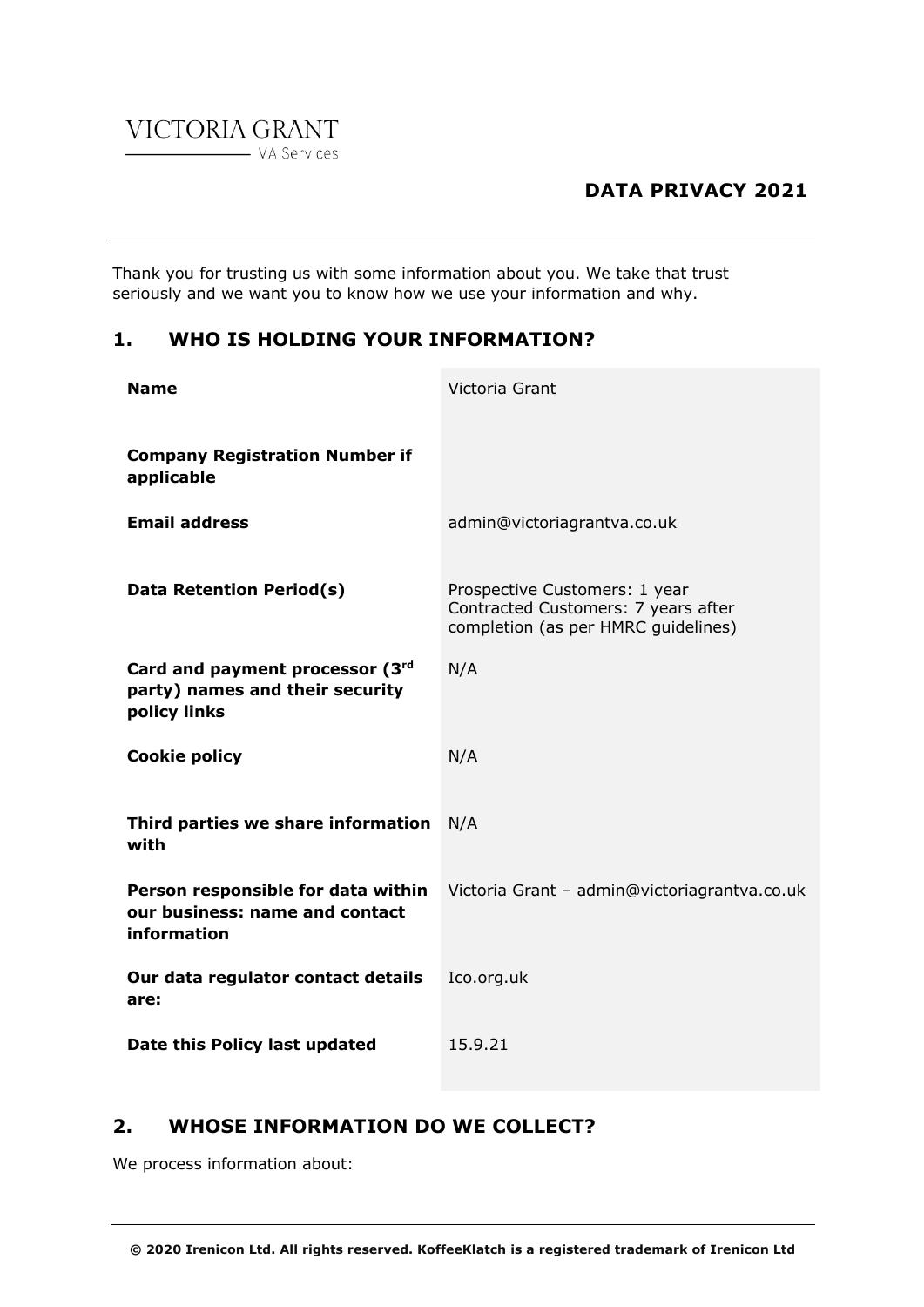| "Prospects"               | contacts working at or connected with potential<br>Clients;                                                                                         |
|---------------------------|-----------------------------------------------------------------------------------------------------------------------------------------------------|
| "Clients"                 | who have bought goods or services from us, and<br>"Client Contacts" who are individuals employed by or<br>contracted to Clients;                    |
| "Suppliers", "Associates" | suppliers or potential suppliers of goods or services<br>to us;                                                                                     |
| "Affiliates/Referrers"    | who have signed up to our affiliate scheme or who<br>have referred Prospects to us.                                                                 |
| "Employees"               | Our employees if we have any. Employees should<br>refer for data privacy information relating to their<br>own data to their contract of employment. |

# **3. OUR POLICY**

We promise respectful treatment of the personal information of everyone we have contact with. We want it to be simple and clear.

This Policy explains how we do that – when and why we collect information, how we use it, the situations when other people can see or use it, and how we keep it secure.

But just to set the scene in case you don't want to read through all the details just now, we can be clear up front.

We don't sell, rent or trade email lists with anyone else.

We've split this Policy into sections, depending on who you are.

Section A is for everyone and includes information about cookies on our websites.

Section B is for you if you are or work for a business prospect.

If you are a Client or a Client Contact, Section C is for you.

Section D is for you if we have information about you purely because we are providing services to a Client.

And if you're a supplier, associate or Affiliate/Referrer, Section E is for you.

#### **SECTION A: FOR EVERYONE**

Whoever you are, our intention is to use your information to make things work smoothly for you in your experience of dealing with us. If that's not how it turns out for you, please make sure to contact us. It's best to put things in writing, which you can do by emailing the address above.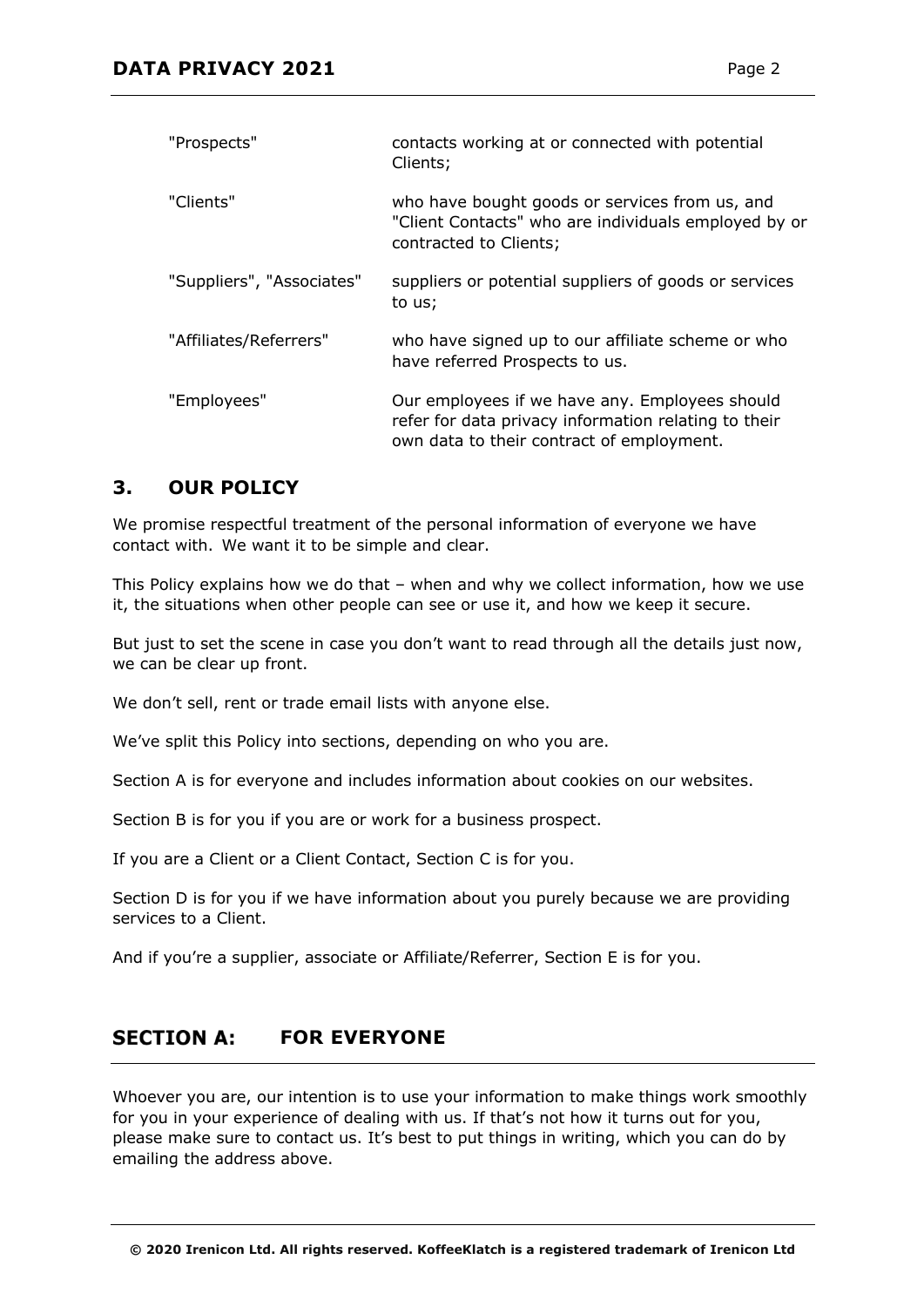We keep this Policy under regular review, and we may revise it as time goes on. Please check back here from time to time to make sure you've got the latest information.

### **A.1. OUR GENERAL APPROACH TO PERSONAL DATA**

We're committed to protecting your privacy and honouring your legal rights to control how we use your personal data.

We only collect and use personal data when we need to

- because you have asked us to do something (for example, send you newsletters);
- so that we can reply to queries or complaints;
- to develop and manage our business relationships;
- to help grow our business and fulfil our contracts;
- to provide services to clients;
- to calculate payments to associates or Affiliates/Referrers;
- to meet our legal obligations.

We try to make sure the information we hold is accurate and up to date and is no more than we need to have.

## **A.2. CATEGORIES OF DATA**

The types of information that we will be processing depend on the nature of our relationship with you.

We may process information about you that you have yourself provided to us or published generally on the internet through social media or on other websites.

In all cases, we will have what identifying and communication information that is relevant and that we can sensibly obtain: that is, your name, email address, employer or business name, job title or position, contact address, social media addresses, and we may also capture some of the information published by you in your social media output to the extent that it may be relevant to our interactions.

If you are or work for a prospect, we will aim to obtain and process information that is relevant to our building a business relationship with you and doing business together, which may relate to your business and your personal interests.

If you are or work for a customer or supplier, we will also keep records of our interactions, the work we have done for you or commissioned from you, the progress of work, and financial and accounting records.

If we are processing information about you purely because we are providing services to others, please see Section D below. Please note that your rights may be subject to applicable exemptions.

If you have any questions or concerns about our use of your information, or how we have responded to any request about your personal data, please take it up in the first instance by emailing us at the above address.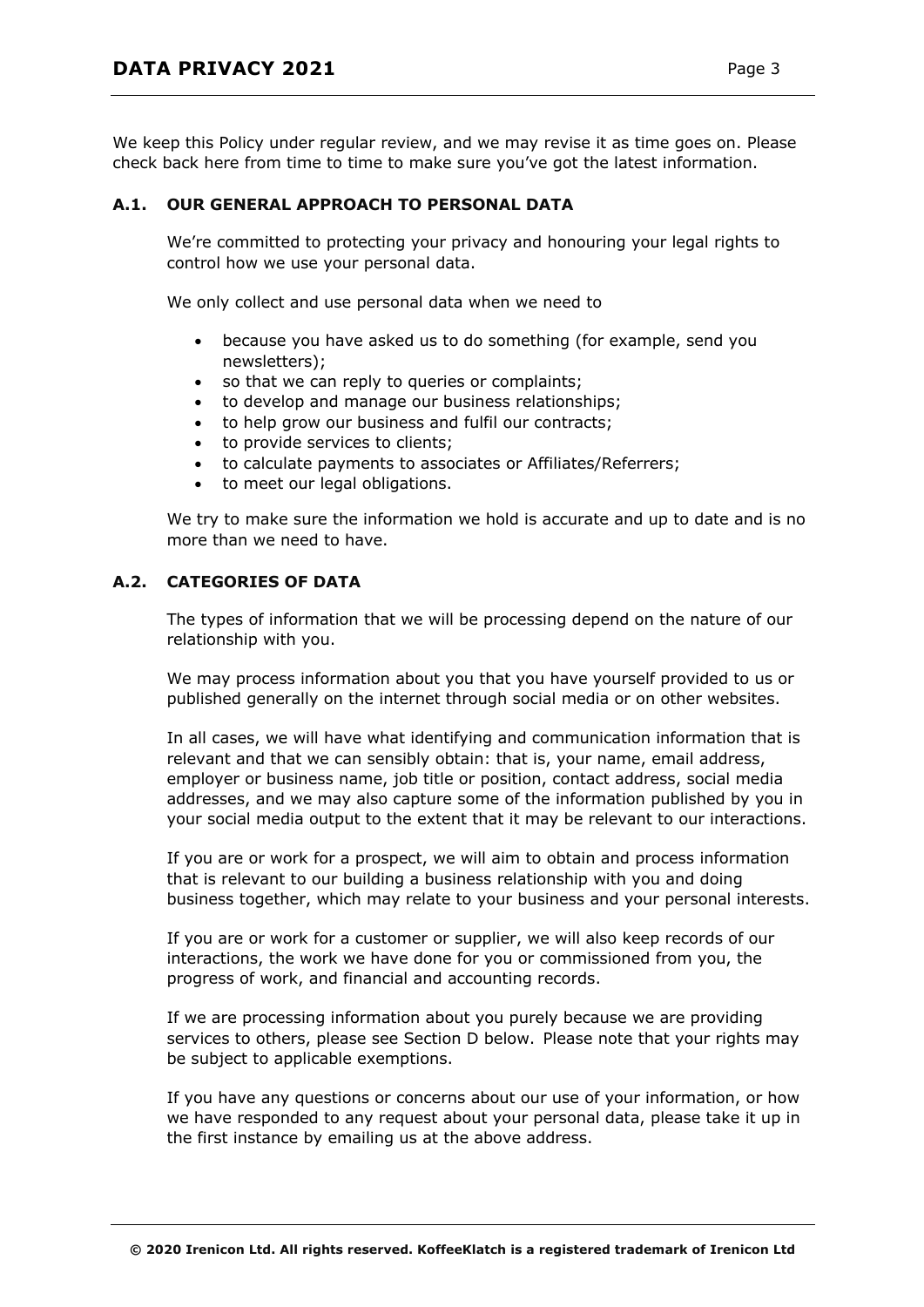If we can't sort it out, the official authority contact details are set out in the form above, and you can raise your concerns with them.

### **A.3. DOWNLOADS, NEWSLETTERS AND SERVICES**

We monitor who opens what in our newsletter lists, and pre-set sequences of information we send you. We do this, so we can see if content is popular and generate more of it, or if it is not read.

There may be sub-routines that trigger if you click on links or articles. These are designed to offer you more information about things you are interested in.

You can unsubscribe from these sequences at any time.

Existing Clients may receive emails about specific offers relating to things you have already purchased. You can unsubscribe from these at any time.

We use automations (little sequences of emails that start when you ask for something in particular) to send you the information you asked for, to send you products you have bought and to administer services you have subscribed to. A lot of our onboarding for new products is by emails that send you hints and tips and little videos on 'how to'.   You can unsubscribe from these at any time, but they don't go on for that long and you might want to wait for all the information as most people find it useful.

We monitor who reads our mailing and automations, how many times, and which links you choose to use and read. We use this information to increase the content's level of interest and help us improve what we send. You can remove your information from this monitoring by disabling cookies on your website browser before opening emails from us. From time to time, we contact individual email newsletter subscribers, but it is extremely rare.

We use anonymised data about you from time to time to target advertising campaigns based on profiling the sort of person who wants to receive information from us.

We ask our own sales and marketing people (both internal and external) to contact Prospects from time to time. This is normally because you have requested a call, or because we are actively trying to let you know about something you may benefit from.

We are not a hard sell or cold calling based organisation but prefer to build longterm relationships with satisfied and relaxed clients.

## **A.4. SOCIAL MEDIA**

We have an active presence on social media. If you are using social media they are holding and using your information in accordance with their data privacy policy.

If you 'like' any of our posts or 'follow' us or contact us on social media we keep a record of that. Your replies to us, messages you send us, and your other activity linked to our posts may be seen by members of our staff and by our associates.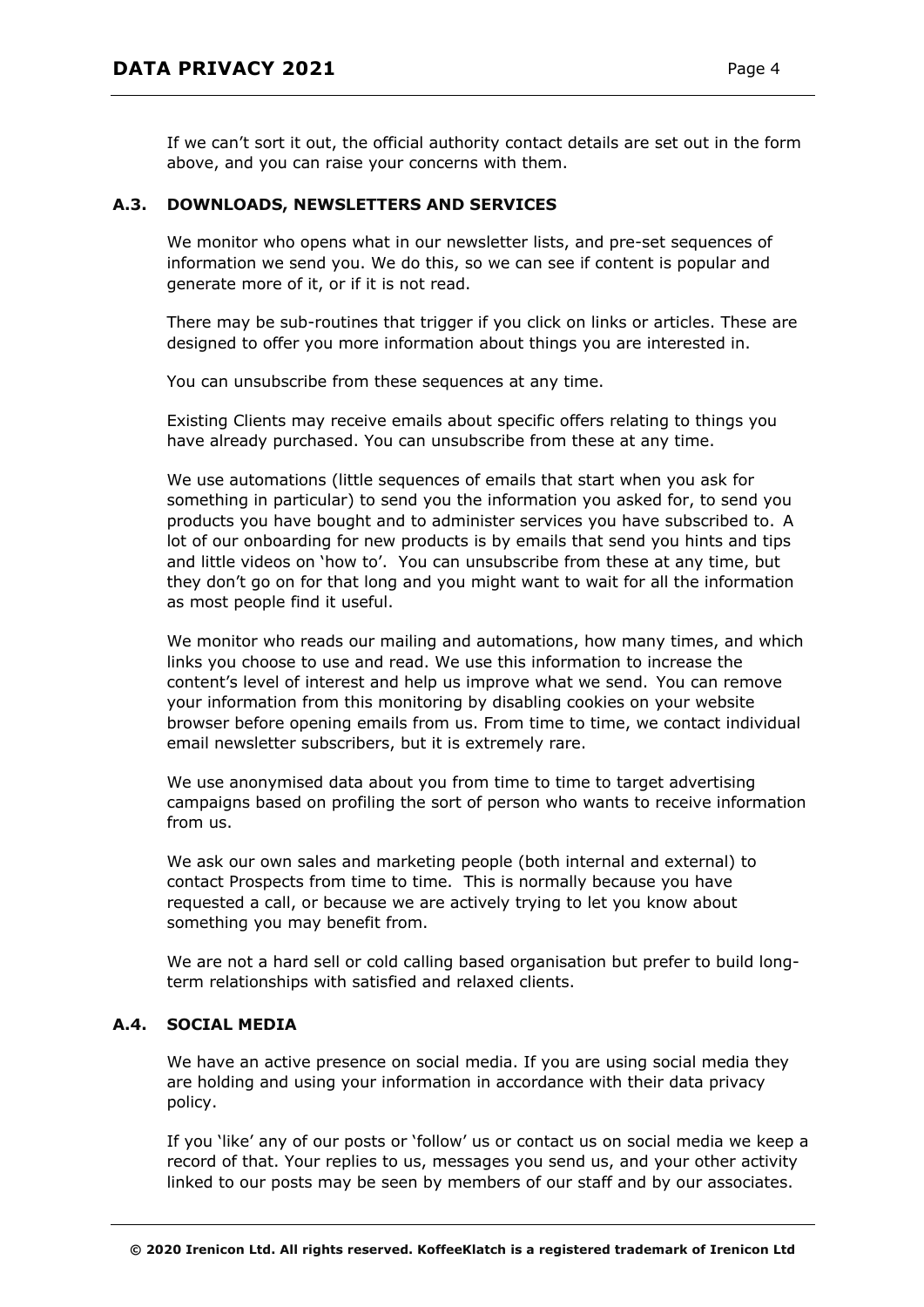Our contracts with them hold them to high standards of protecting your information.

# **A.5. NO SALE OR EXCHANGE OF YOUR DATA**

We do not sell or exchange your personal data with organisations who may want to sell you something or use your data for research or other purposes.

### **A.6. DATA LOCATION AND PLATFORMS**

Like most small businesses, we do not have any tailor-made software – we use mainstream packages for everything from our Client records, to email, to accounting.

This means that some of your data may be held in the EEA, and some may be held in services in the USA (with suitable data privacy shields) or elsewhere. We have picked mainstream suppliers with appropriate security standards.

### **A.7. WE MAY SHARE SOME OF YOUR DATA WITH THESE PEOPLE**

We have an outsourced support team for our own business which may include Virtual Assistants, Web Designers, IT support, Sales and Marketing, Accounting and more. They have limited access to your data, where the service they provide to us means they need it.

For example, if our IT support wants to check the functionality of a laptop or back up, they may need temporary access to information that may include something about you.

For example, if we invoice you, our Accountant needs to process the information in the invoice.

Our team use our software to access any data they need. We do not permit copying or sharing by the team and actively monitor for any potential breaches.

Your information/advice is held in the strictest confidence. Our team are all contracted to strict confidentiality clauses.

We restrict who can export or download data that is held to a limited number of individuals who are authorised to back up data.

If you want to know who is on our team, please email and ask us.

#### **A.8. HOW LONG DO WE KEEP YOUR DATA FOR?**

Your information will be kept for the length of time set out in our retention period (see Section 1, Table, above).

If you subscribed to a newsletter or updates list, you will remain on the list(s) you joined until you unsubscribe from that list.

## **A.9. WANT TO SEE WHAT WE HOLD ON YOU?**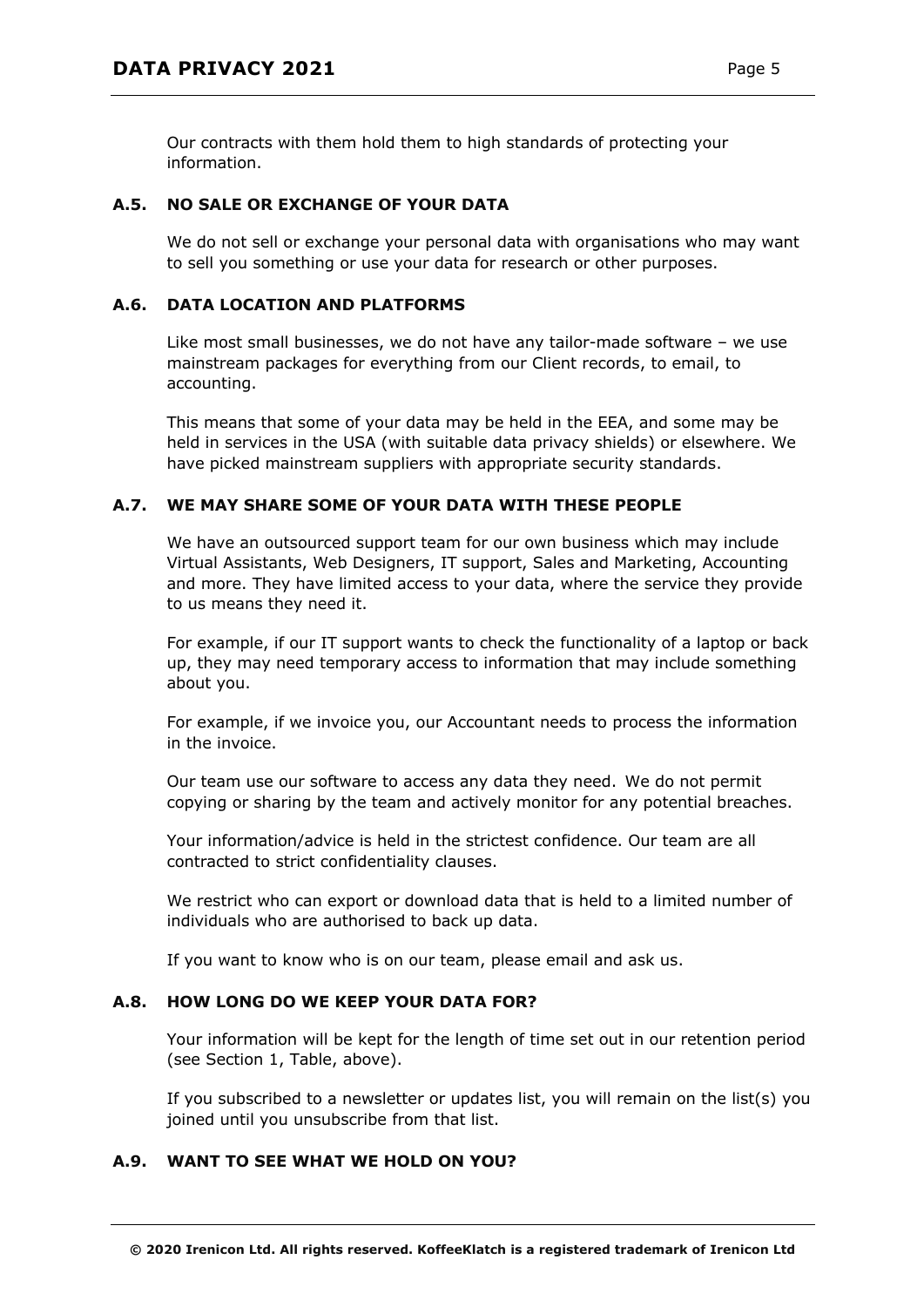If you want to know what information we have about you (if any) email the address above and give us your name, email address(es). We may require you to confirm your identity before proceeding.

Provided we can legitimately disclose the information to you (see Section D), we will happily do a search and send you screenshots of what we have.

# **A.10. WHAT ARE YOUR RIGHTS**

You have the right to know what information we are collecting on you, and to amend it if it is inaccurate.

If you feel for some reason we have information we should not be keeping, or it is out of date or otherwise wrong, please let us know and we will take appropriate action.

Most of the information we hold is not based on your individual consent but is based on our needing the information to run our business and provide our products and services.

You have a "right to be forgotten" - but that does have some legal limits to it. If you want us to remove information about you, let us know. If you have been a Client, we may not be able to remove all data as we will have to ensure that we can continue to comply with legal, accounting, taxation and our insurer's requirements.

## **A.11. OUR LEGAL BASIS FOR PROCESSING YOUR DATA**

Signing onto our newsletter list is by your consent – and when you withdraw your consent we stop that processing of your data.

Apart from that, the information we hold is based on our needing the information to run our business and provide our products and services – either so we can perform our contract with you, or because we have a legitimate business interest in processing your data.

In a few situations we are processing personal data because we are under a legal obligation to do so. This principally relates to our business, accounting and tax records.

#### **SECTION B: PROSPECTS**

Most of the information we process comes from you. We process it so we can reply to you, and when you contact us again we know what you asked before, what you were sent, and what you told us.

Typically, we are collecting name, contact details, how we came across you, and background information from you or published by you on social media or freely accessible on the internet, on why you might be interested in our products or services or a relevant contact for our business.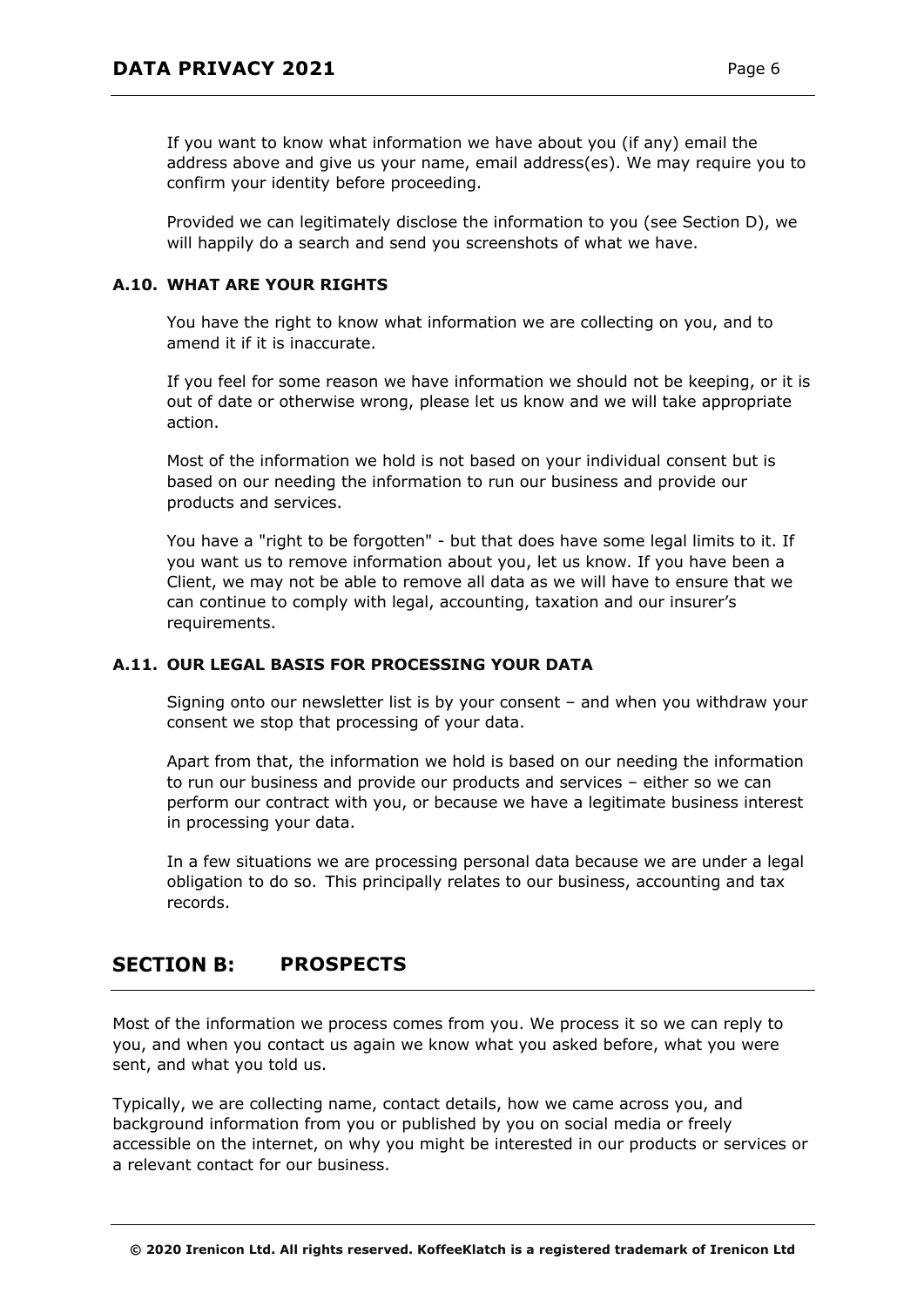If you sign up to a newsletter list, you will be sent what you asked for. We normally operate 'double opt-in' lists and you will need to reconfirm your subscription before anything is sent. You can unsubscribe at any time by clicking the unsubscribe button on any email.

You are not automatically subscribed to any other lists but may be invited to join an appropriate one.

If we email you individually using our own email system or respond to an email sent to us at any of our business email addresses, a copy of that email will also be stored.

If you make an enquiry via our website, we will keep details of that enquiry and response for our data retention period (Section 1, Table, above).

We do not routinely keep special category data. To the extent we hold this, it was supplied or made publicly available by you.

#### **SECTION C: CLIENTS**

Once you buy something from us, we will collect information from you at the point of sale.

This will include the information we collect from Prospects (above). We collect your email address, phone number and postal address so we can provide what we have contracted to, invoice you and keep proper records of our business relationship.

We process your data to support the delivery the goods and services you have bought. We keep records of the goods/services provided to you, and information you give us, so we can support you when needed and advise you of any additional services you may need.

## **C.1. THIRD PARTY DATA**

As well as your own personal data, we understand that you may need to provide us with personal data relating to your employees, your workers, or third parties (often your clients or suppliers) – depending on the services we are providing to you. We hold all such information under strict confidentiality obligations, as set out in our terms of business.

## **C.2. FINANCIAL AND CREDIT CARD DETAILS**

Credit card payments are handled by an external secure processor in accordance with their data security policies (see Section 1, Table, above).

We receive limited information from our processor for us to tie up your payment with your invoice.

If you pay us by BACS or direct transfer, we know only what the bank tells us, which is usually the name of the person who paid us and how much and the reference number.